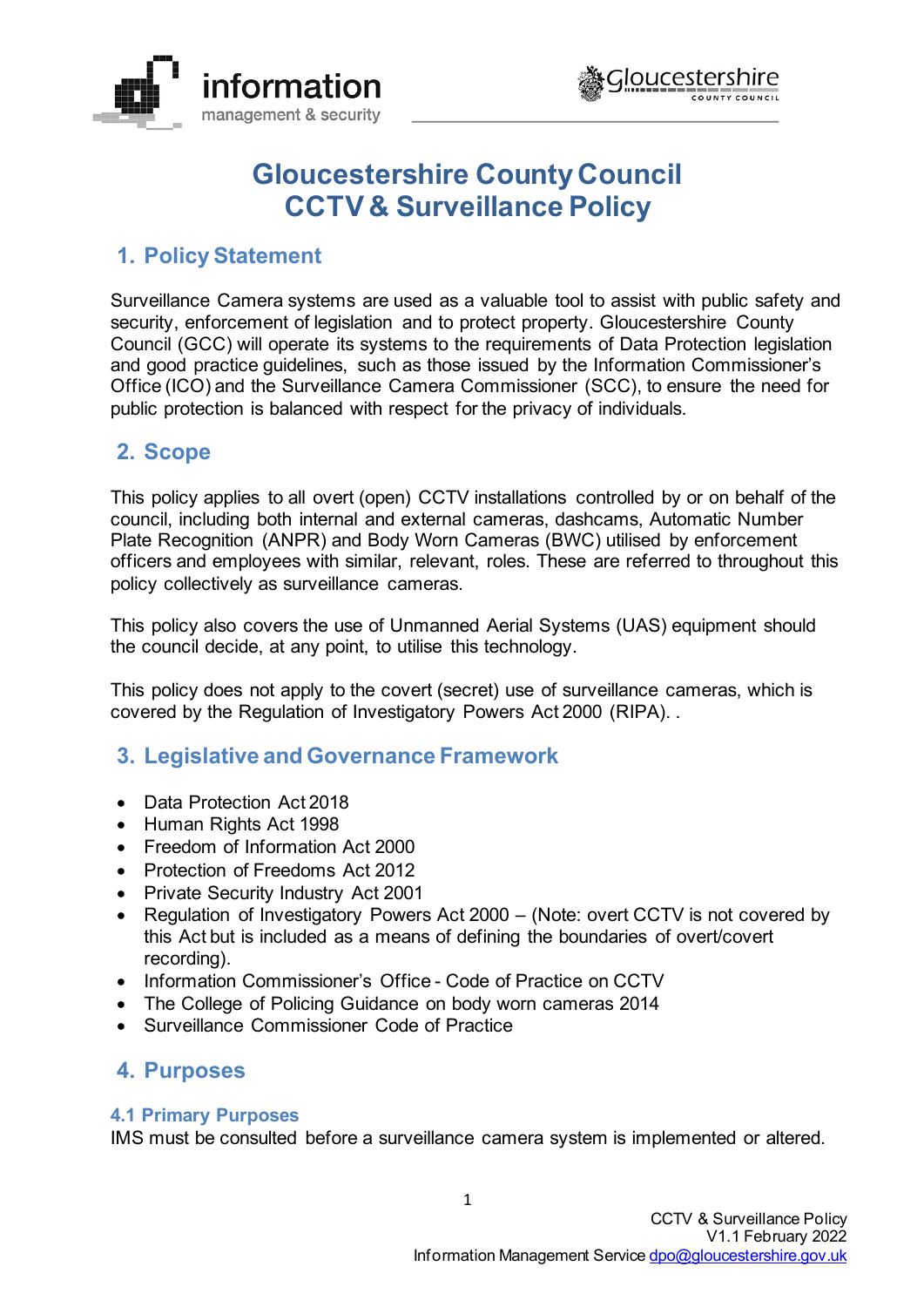



Surveillance camera systems will only be implemented where they will assist the council to meet one or more of the following purposes:

- 1. Deter and detect criminal activity;
- 2. Maintain public order;
- 3. Increase security by monitoring of activity within the council's properties, both to the exterior and interior of the buildings and access to car parks;
- 4. Address levels of anti-social behaviour;
- 5. Keep people safe;
- 6. Help to protect councillors and officers at work (for Health and Safety purposes);
- 7. Help prevent acts of aggression or verbal and physical abuse or assault to councillors or council or contractor staff;
- 8. Enforce legislation, including parking and driving restrictions;
- 9. Improve services to the public;
- 10. Understanding traffic flows and road safety issues;
- 11. Provide evidence to support insurance or internal investigations (complaints) and in cases of alleged illegal activity.

# **4.2 Secondary Purposes**

Once it has been established that there is a need for a surveillance camera system for one of the above purposes, the information (including images) collected may also be used for the following purposes:

- 1. Help investigate breaches in Health and Safety incidents, complaints, legal matters and grievances;
- 2. Assist in the investigation of allegations of inappropriate conduct by officers or councillors;
- 3. As evidence in criminal proceedings (in this case the information may be provided to the police);
- 4. For insurance purposes, including the investigation of claims;
- 5. For audit and quality assessment purposes;
- 6. To improve the quality of services, for example to identify training needs.

Any intended use for any covert purpose must only take place after the accountable officer is satisfied that a completed Regulation of Investigatory Powers Act 2000 (RIPA) authorisation, signed by a senior police officer or a magistrate, is in place. The accountable officer must keep a copy of the authorisation for their records.

# **5. Operation**

Surveillance systems will be operated fairly within all applicable laws, and only for the purposes stated in this policy.

The council will not locate surveillance cameras in positions that would record sensitive things like intimate care or people privately observing religious beliefs. There will be a named accountable officer for each surveillance camera system.

The accountable officer for each system will ensure there are operating procedures in place, which are clearly documented, monitored and understood by operators.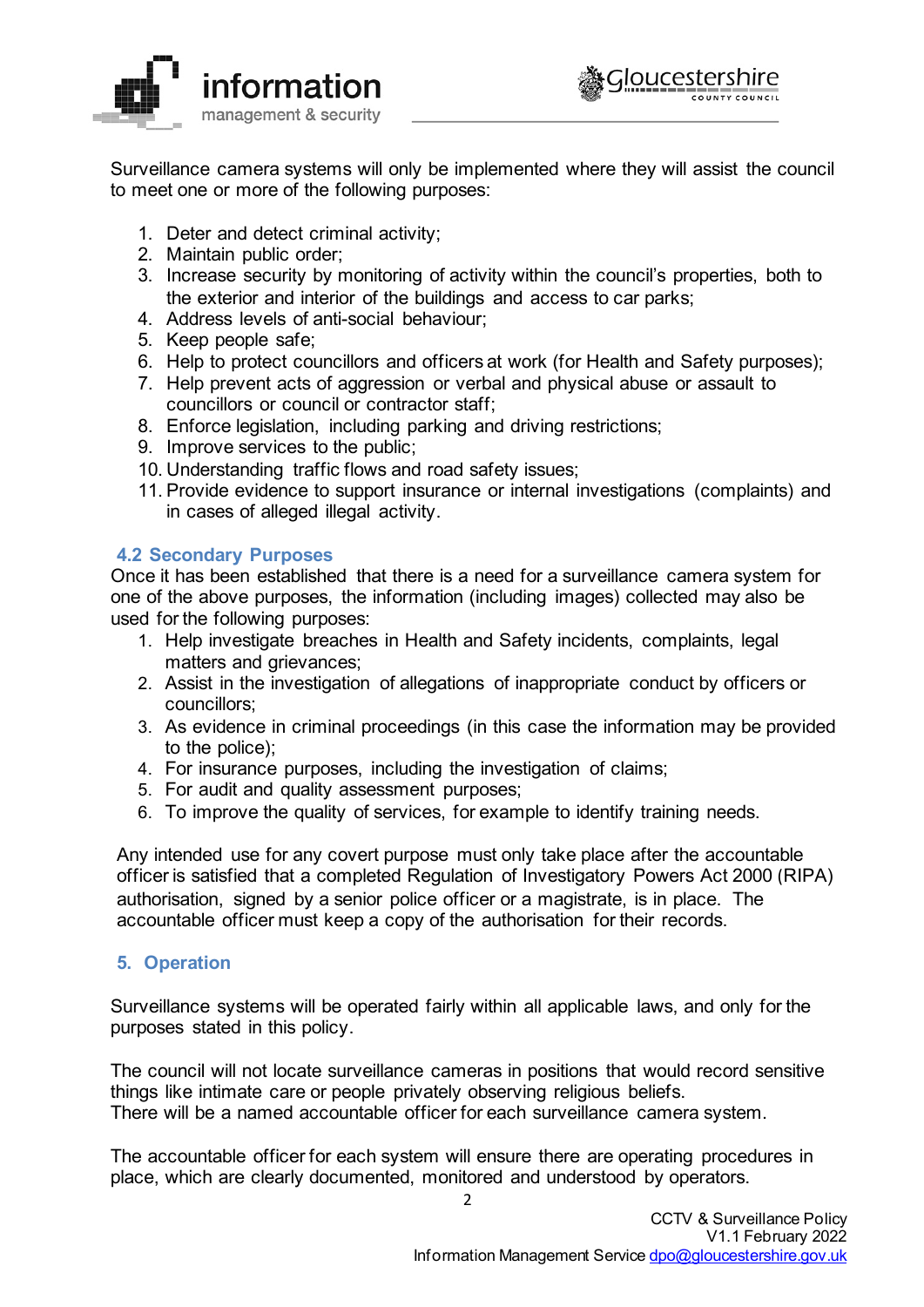



# **6. Data Protection Impact Assessment**

The council respects and supports an individual's entitlement to go about their lawful business and this will be a consideration in the operation of a surveillance system. Although, it is recognised that there is inevitably some loss of privacy when surveillance systems are operational.

A data protection impact assessment will be completed for each surveillance system, to help identify whether something else could be done that would intrude less on people's privacy and whether surveillance is the best way to use resources.

# **7. Privacy Notices**

To ensure that individuals are made aware of the surveillance cameras privacy notices the council will implement:

- Signs advising of the use of surveillance cameras, when located in a fixed or regularly used location
- [Privacy notices](https://www.gloucestershire.gov.uk/council-and-democracy/data-protection/service-specific-privacy-notices/) on the council's website

In instances where Body Worn Cameras (BWC) are to be used, and where practical, operators will inform the individual (or group) that the BWC is switched on and recording. There may be occasions when to do so would escalate the incident or put the operator in danger if such a warning was given, but this should be very rare, and the operator may be required to justify such an action.

Individuals will only be continuously monitored if there is reasonable cause to suspect an offence or serious breach of discipline has been, or may be, about to be committed.

BWCs will not be used to monitor the progress of individuals in the ordinary course of lawful business in the area under surveillance.

#### **8. Retention of data**

Each surveillance camera system will identify a retention period for the images/sounds that are captured. These will be recorded in the [council's retention schedule.](https://www.gloucestershire.gov.uk/media/2092494/retention-schedule.pdf)

Where information is requested for legal, civil or criminal investigations and proceedings the council will seek to extend the retention period for any relevant information.

# **9. Access Rights**

If a member of the public has been identified as being recorded by the council, they can request to view the recording. The request will be treated as a subject access request under The Data Protection Act 2018. More details about [individual's information rights](https://www.gloucestershire.gov.uk/council-and-democracy/data-protection/your-information-rights/) can be found on our website.

Availability of the recordings will be subject to the retention period for that system.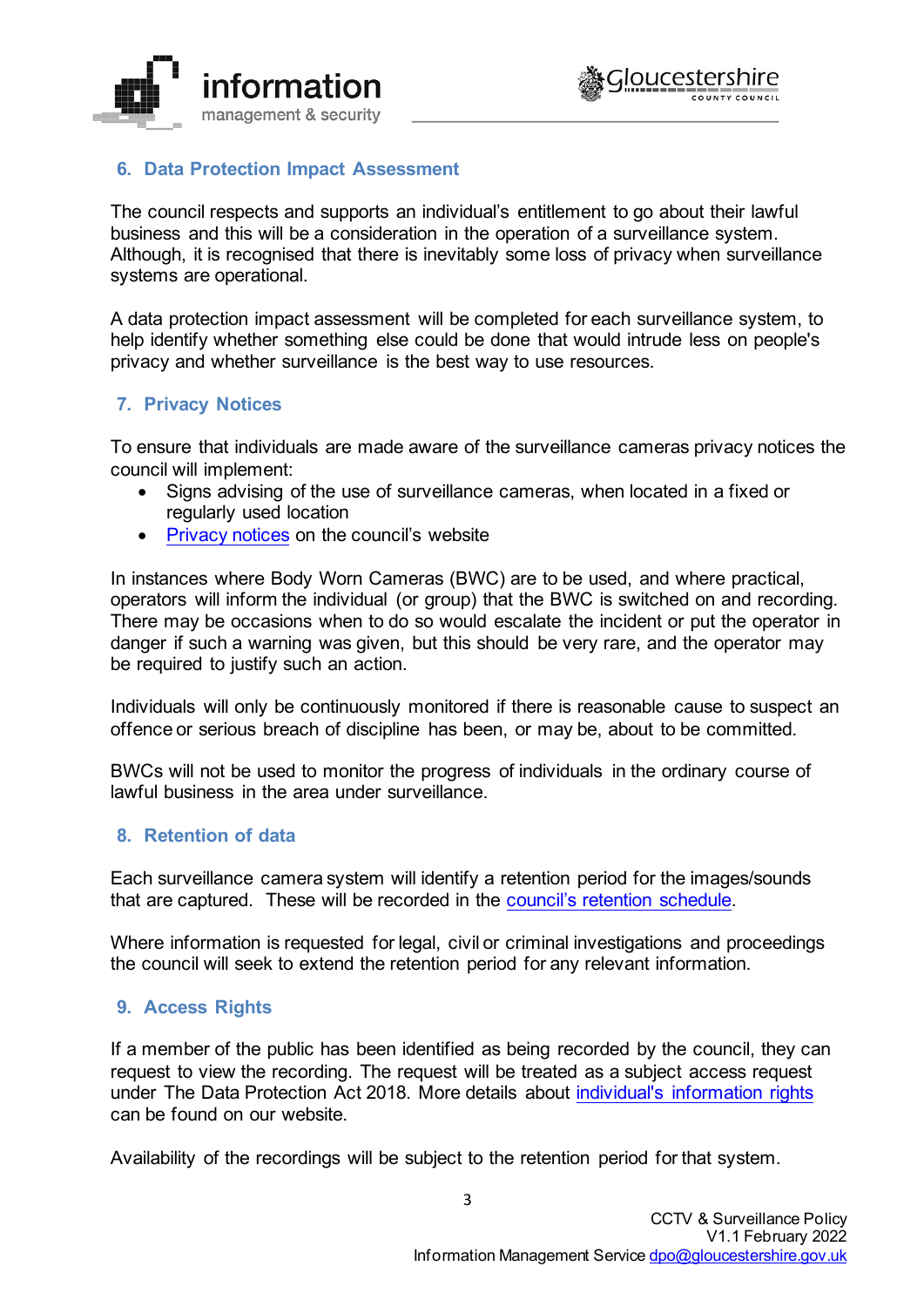



Recorded material will not be sold or otherwise used for commercial purposes or the provision of entertainment.

No images captured by surveillance cameras are to be released to other organisations until the council has received and validated a signed request under Data Protection Act, request outlining and justifying the request for the images.

Public showing of recorded material will only be allowed in compliance with enforcement agencies' needs connected with an investigation and only then in accordance with the Codes of Practice of The Police and Criminal Evidence Act 1984, or any other circumstance provided by law.

#### **10. Data Quality (quality of images)**

The quality of recordings must be sufficient to satisfy evidential requirements and data protection requirements.

It is important that the images produced by the equipment are as clear as possible in order that they are effective for the purpose(s) for which they are intended.

Data recorded by surveillance cameras must be easily retrieved, such as through the use of date, time and location stamps.

Recorded material should be stored in a way that maintains the integrity of the image. This is to ensure that the rights of individuals recorded by the surveillance camera system are protected and that the material can be used as evidence if required.

Still photographs of surveillance camera images must not be taken as a matter of routine. The taking of each photograph must be capable of justification (for example for the prevention or detection of crime and anti-social behaviour) and only done so with the permission of the named accountable officer in charge of the surveillance camera system.

#### **11. Audio recording**

Surveillance cameras with audio should not be installed unless found to be proportionate following a Data Protection Impact Assessment. Where it is deemed necessary to capture audio, signage and procedures will reflect this.

Any surveillance camera installed with the ability to make audio recordings not found to be proportionate will have this facility switched off.

#### **12. Data Security**

Organisational and technical measures must be put in place to ensure the security of the equipment, monitors and recordings, including:

- Appropriate training for surveillance camera operators;
- Restricted access to surveillance camera footage on a need-to-know basis;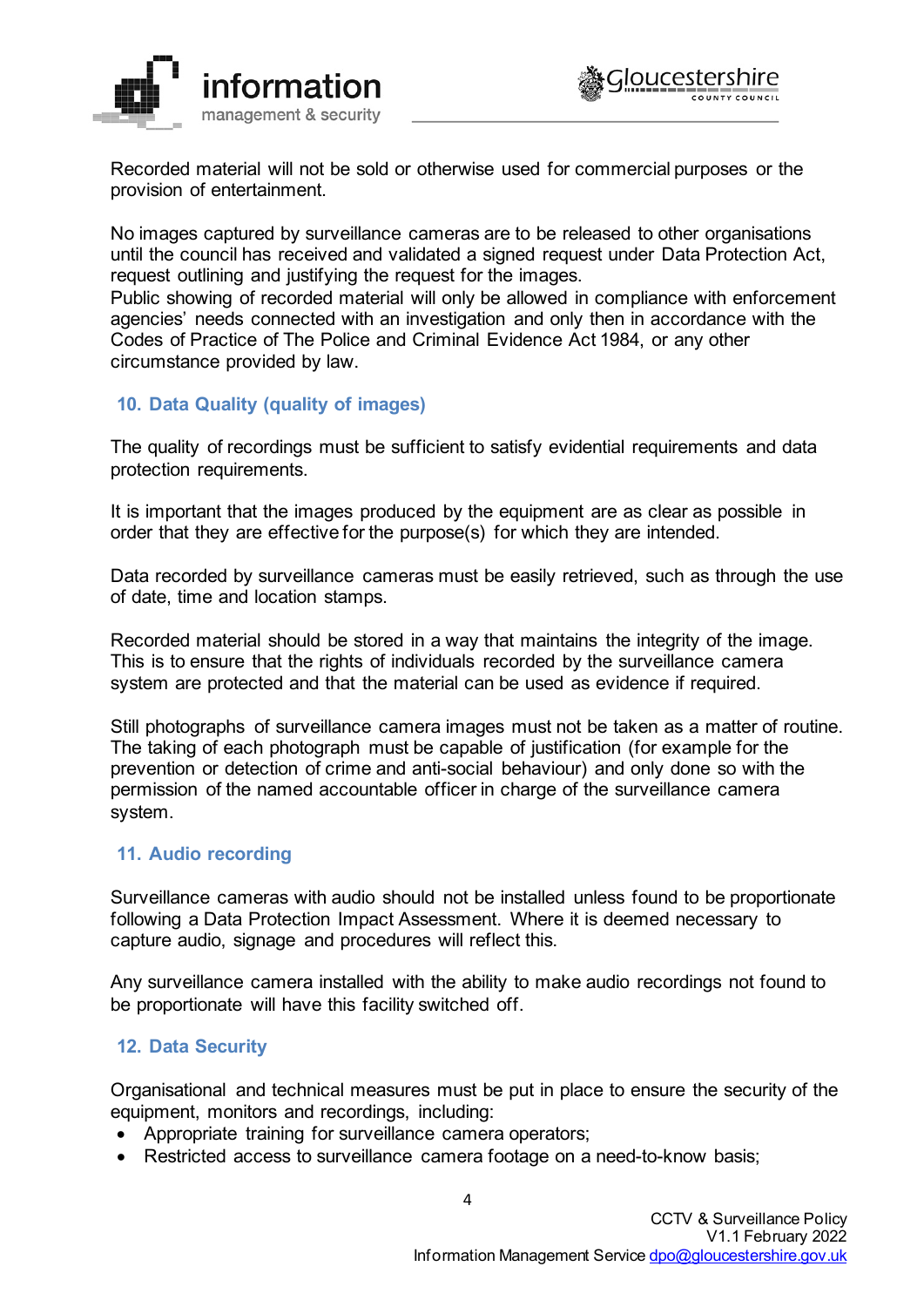



- Secure location of monitoring equipment and footage, surveillance camera monitors need to be in a lockable office;
- Ensure the location of surveillance cameras does not capture financial card transactions and complies with the [Card Payment Policy;](https://staffnet.gloucestershire.gov.uk/media/220968/card-payment-policy-v04.docx)
- Strong passwords to protect information, using [the council's password policy;](https://www.gloucestershire.gov.uk/media/1519558/gcc-password-policy.pdf)
- Hosting that complies with Data Protection and the council's information security requirements;
- Documented procedures for when people ask for access to recordings, about sharing information and for complaints about surveillance;
- Records of who has had access to the information, when and why;
- Documented procedures for keeping information and recordings secure, how long they are kept for, and when and how they are destroyed;
- If someone else (like a security company) is handling personal data on the council's behalf, the contract with them must set out clear rules on how they process it; and
- The recording system should be checked and maintained on a regular basis to ensure it is in good working order.
- Where the processing of surveillance camera data is carried out by a third party, this must be done in accordance with the [Cyber and Information Management](https://staffnet.gloucestershire.gov.uk/media/231440/cyber-information-management-procurement-policy-v1-2.pdf)  [\(Procurement\) Policy.](https://staffnet.gloucestershire.gov.uk/media/231440/cyber-information-management-procurement-policy-v1-2.pdf)

# **13. Licensed Operators**

Any third-party company employed to guard our premises or act as a keyholder must hold the relevant Security Industry Authority (SIA) licence.

Where an employee is undertaking surveillance of a public or private space for the purposes of providing a service, then the relevant licence will be required. For example – if a third-party occupying part of our premises and the council has contractually agreed to provide a security service (including surveillance cameras), the council will apply for a licence.

Should the council alter its office accommodation strategy to include a 'serviced' element to third parties in the future, the SIA licensing requirements would need to be met.

# **14.Images obtained from other sources**

Services may obtain images captured by surveillance systems operated by other agencies (Police and district Council CCTV for instance). The security and management of these images will need to be considered. The retention period for the purpose it was needed by the council will apply, for example if it relates to a child protection investigation the images will need to be kept for the same length of time as the remainder of the investigation records.

#### **15. Specific Responsibilities**

#### **15.1 Commissioners and Contract Managers**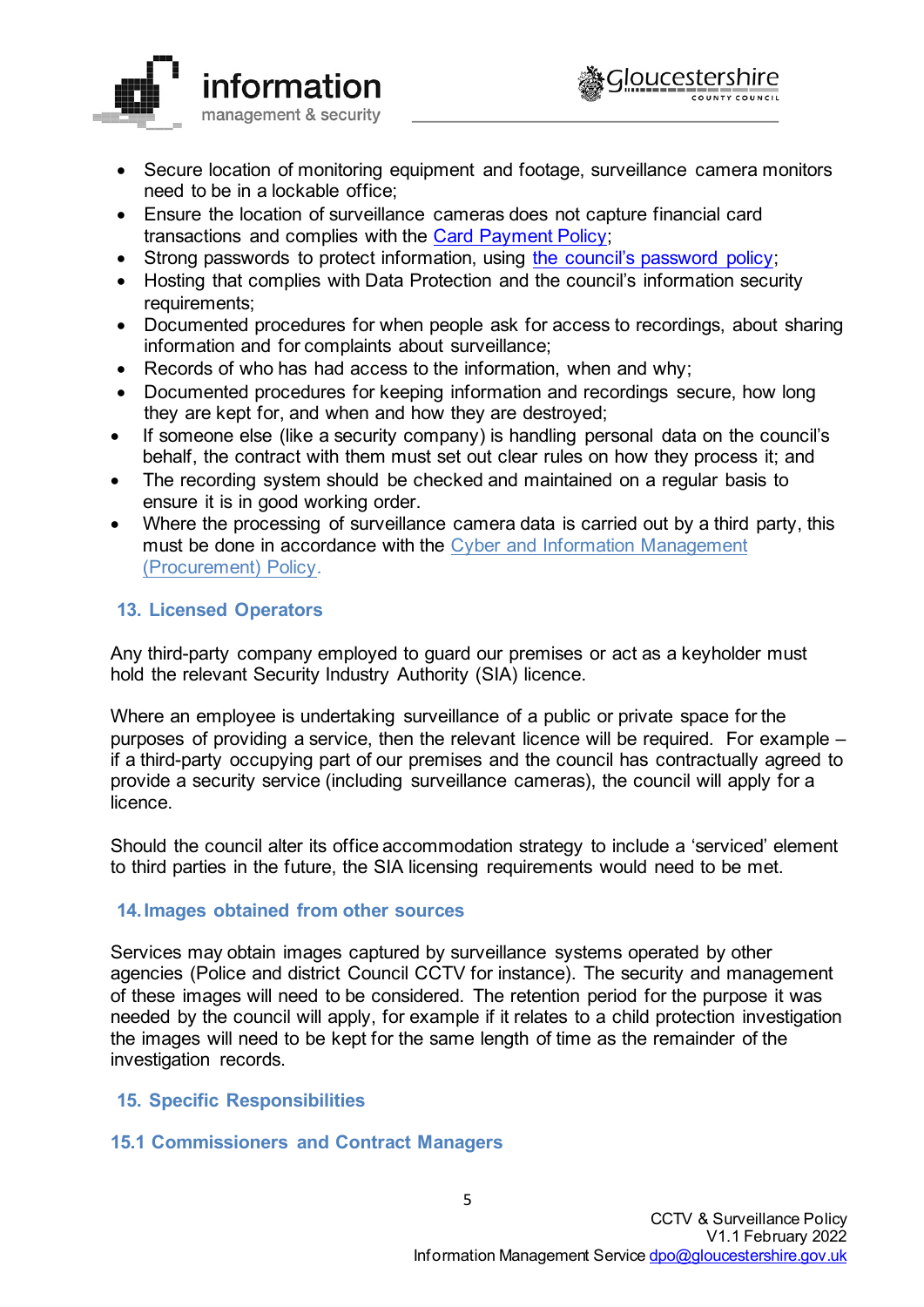



If you are a commissioner of an external service provider or are managing the relationship with a partner who is managing a surveillance camera system on behalf of the council, you must ensure the third party complies with this policy and supporting procedures, Data Protection legislation and the Surveillance Commissioner's Code of **Practice** 

Your considerations need to include:

- How easy is it to take copies of a recording off the system when asked for by a law enforcement agency or in response to an individual rights request?
- Can this be done without interrupting the operation of the system?
- Are recorded images straightforward to use/share? Does the system allow you to blur out other individuals in the recording?
- How will you manage a situation where recorded material needs to be taken away for further examination and any potential impact this may have on the operation of the system?
- If the system records features such as the location of the camera and/or date and time reference, how this will be maintained to ensure accuracy.
- Building regular maintenance of the cameras into the contract to ensure the clarity of the images recorded.
- In certain circumstances, the service provider might need to hold a licence issued by the Security Industry Authority. Where appropriate, this should be clarified with the service provider at the outset.

# **15.2 Information Asset Owners (IAOs)**

IAOs are accountable for ensuring their surveillance systems meet the requirements of the law and council policy and standards and are captured in the council's Information Asset Register.

# **15.3 Asset Management and Property Services (AMPS)**

AMPS will determine the equipment, procedures, and processes for managing and operating surveillance systems for council buildings, across the estate.

AMPS are responsible for ensuring that operatives of surveillance systems on council buildings are aware of and understand their responsibilities.

AMPS are responsible for managing the contract for surveillance systems on council buildings.

#### **15.4 Operators**

If your role at the council includes surveillance cameras either as a direct responsibility or peripheral to your normal tasks it is essential that you:

- Ensure compliance with data protection legislation and the council's Data Protection Policy, where relevant, for the operation of surveillance camera systems;
- Have an appropriate level of operational knowledge and training for surveillance camera operators;